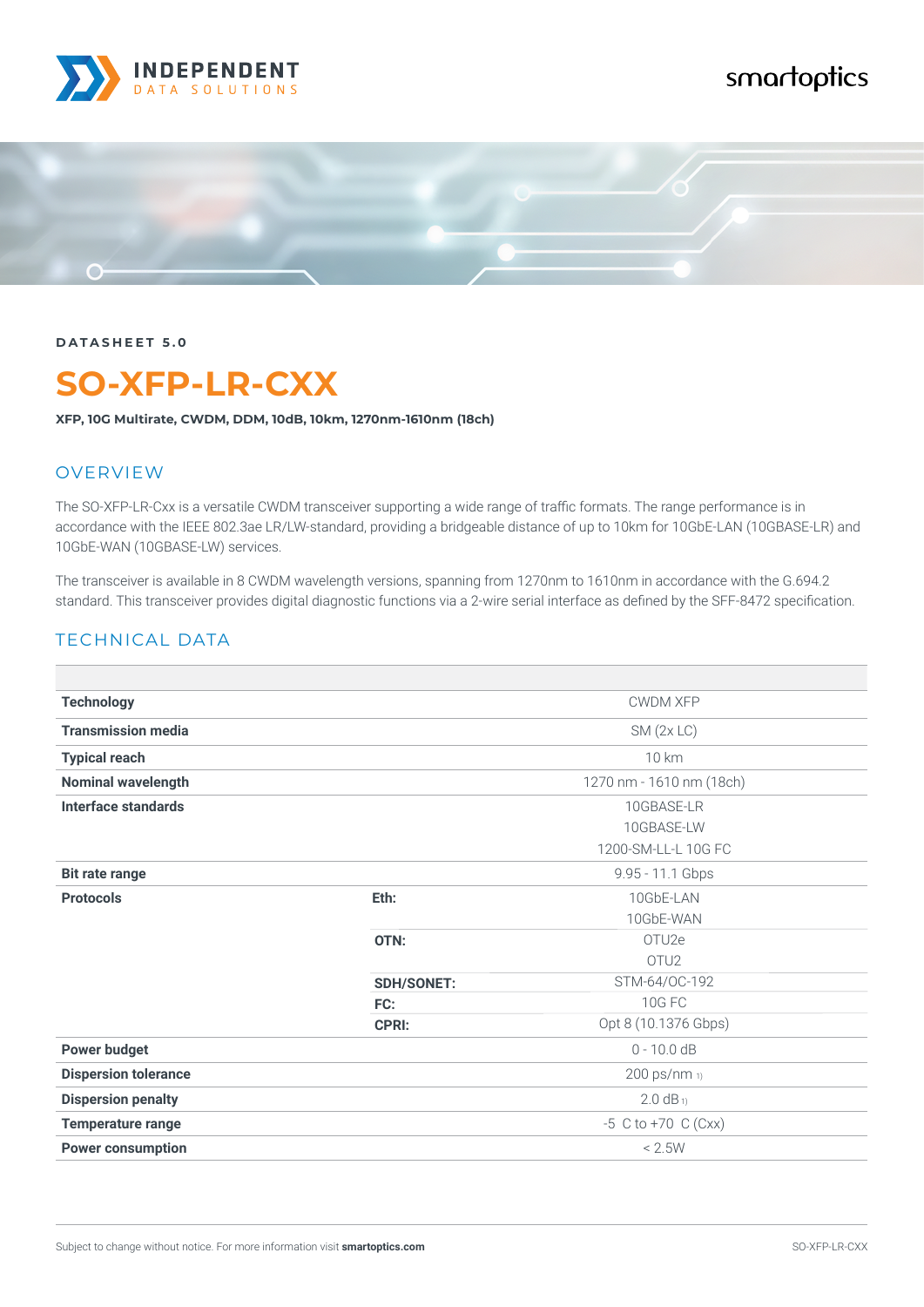| <b>Transmitter data</b> | Output power:               | Min: -5.0 dBm       |
|-------------------------|-----------------------------|---------------------|
|                         |                             | Max: $0.0$ dBm      |
| Receiver data           | <b>Minimum input power:</b> | $-15.0$ dBm $_{11}$ |
|                         | Overload (max power):       | $+0.5$ dBm          |
|                         | <b>Wavelength range:</b>    | $1260 - 1620$ nm    |
| <b>DDM</b>              |                             | Yes                 |
| <b>MSA compliance</b>   |                             | SFF-8431            |
|                         |                             | SFF-8432            |
|                         |                             | SFF-8472            |

| <b>Regulartory compliance</b> |                           |
|-------------------------------|---------------------------|
| <b>Safety</b>                 | EN 55022:2010             |
|                               | EN 55024:2010             |
| <b>UL/Safety</b>              | UL 60950-1                |
| <b>FCC</b>                    | 47 CFR PART 15 OCT, 2013  |
| <b>RoHS</b>                   | RoHS <sub>6</sub>         |
| <b>TUV</b>                    | EN 60950-1:2006+A11+A1+A2 |
|                               | EN 60825-1:2014           |
|                               | EN 60825-2:2004+A1+A2     |
| Storage temp.                 | -40°C to +85°C            |

1) Maximum switching time from one wavelength to any other wavelength, including modulator bias optimization time.

2) Optimum Input power range. Signal power of the selected channel. The input power range gets optimum OSNR performance.

3) Minimum input power needed to achieve post FEC BER < 10-15 when OSNR > 35dB and SDFEC is enabled.

4) CD tolerance with less than 0.3dB OSNR penalty at SD-FEC.

For further technical details, please contact Smartoptics.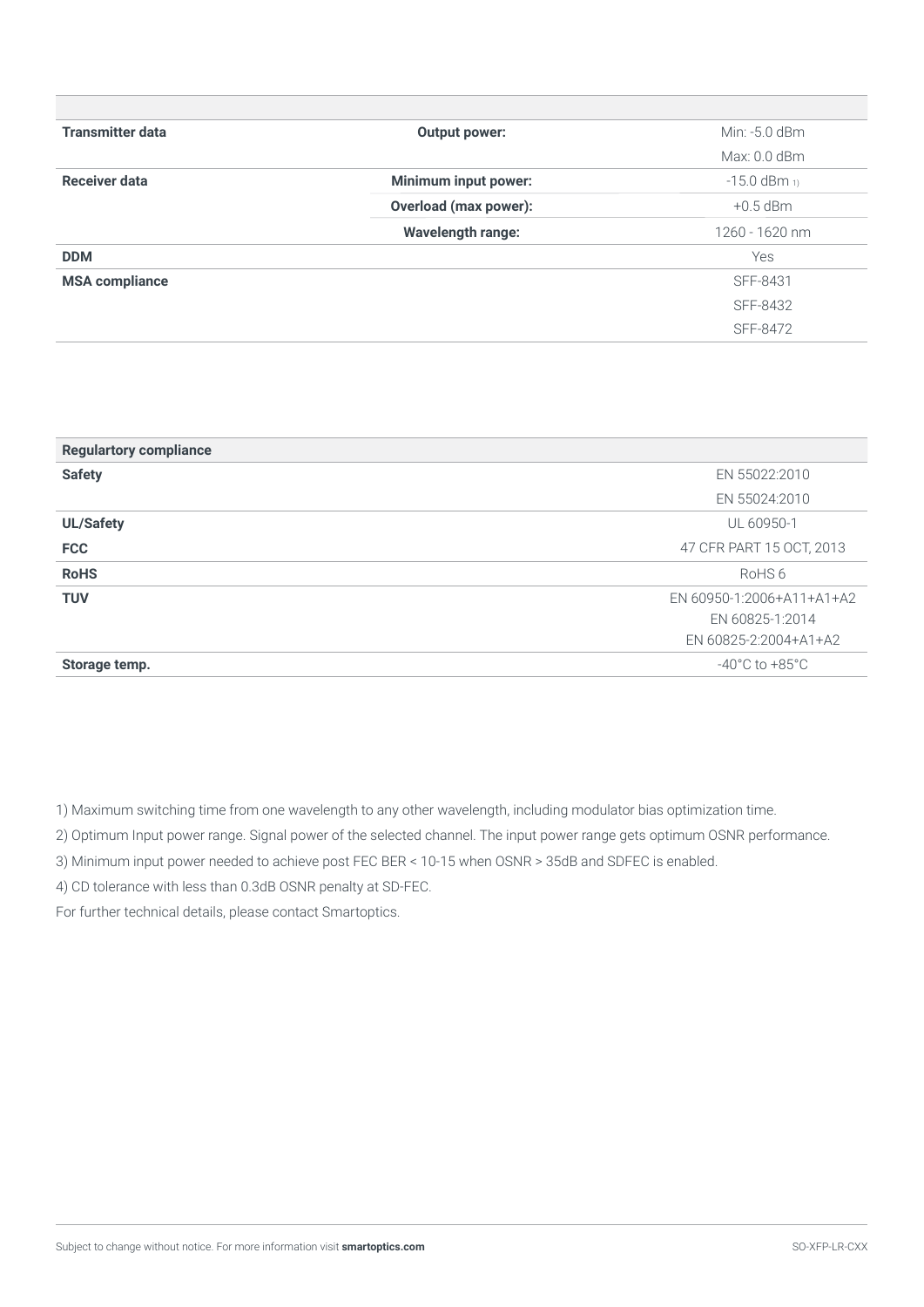### ORDERING INFORMATION

| <b>Part number</b> | <b>Description</b>                                   |
|--------------------|------------------------------------------------------|
| SO-XFP-LR-C27      | XFP, 10G Multirate, CWDM 1270nm, SM, DDM, 10dB, 10km |
| SO-XFP-LR-C29      | XFP, 10G Multirate, CWDM 1290nm, SM, DDM, 10dB, 10km |
| SO-XFP-LR-C31      | XFP, 10G Multirate, CWDM 1310nm, SM, DDM, 10dB, 10km |
| SO-XFP-LR-C33      | XFP, 10G Multirate, CWDM 1330nm, SM, DDM, 10dB, 10km |
| SO-XFP-LR-C35      | XFP, 10G Multirate, CWDM 1350nm, SM, DDM, 10dB, 10km |
| SO-XFP-LR-C37      | XFP, 10G Multirate, CWDM 1370nm, SM, DDM, 10dB, 10km |
| SO-XFP-LR-C39      | XFP, 10G Multirate, CWDM 1390nm, SM, DDM, 10dB, 10km |
| SO-XFP-LR-C41      | XFP, 10G Multirate, CWDM 1410nm, SM, DDM, 10dB, 10km |
| SO-XFP-LR-C43      | XFP, 10G Multirate, CWDM 1430nm, SM, DDM, 10dB, 10km |
| SO-XFP-LR-C45      | XFP, 10G Multirate, CWDM 1450nm, SM, DDM, 10dB, 10km |
| SO-XFP-LR-C47      | XFP, 10G Multirate, CWDM 1470nm, SM, DDM, 10dB, 10km |
| SO-XFP-LR-C49      | XFP, 10G Multirate, CWDM 1490nm, SM, DDM, 10dB, 10km |
| SO-XFP-LR-C51      | XFP, 10G Multirate, CWDM 1510nm, SM, DDM, 10dB, 10km |
| SO-XFP-LR-C53      | XFP, 10G Multirate, CWDM 1530nm, SM, DDM, 10dB, 10km |
| SO-XFP-LR-C55      | XFP, 10G Multirate, CWDM 1550nm, SM, DDM, 10dB, 10km |
| SO-XFP-LR-C57      | XFP, 10G Multirate, CWDM 1570nm, SM, DDM, 10dB, 10km |
| SO-XFP-LR-C59      | XFP, 10G Multirate, CWDM 1590nm, SM, DDM, 10dB, 10km |
| SO-XFP-LR-C61      | XFP, 10G Multirate, CWDM 1610nm, SM, DDM, 10dB, 10km |
|                    |                                                      |